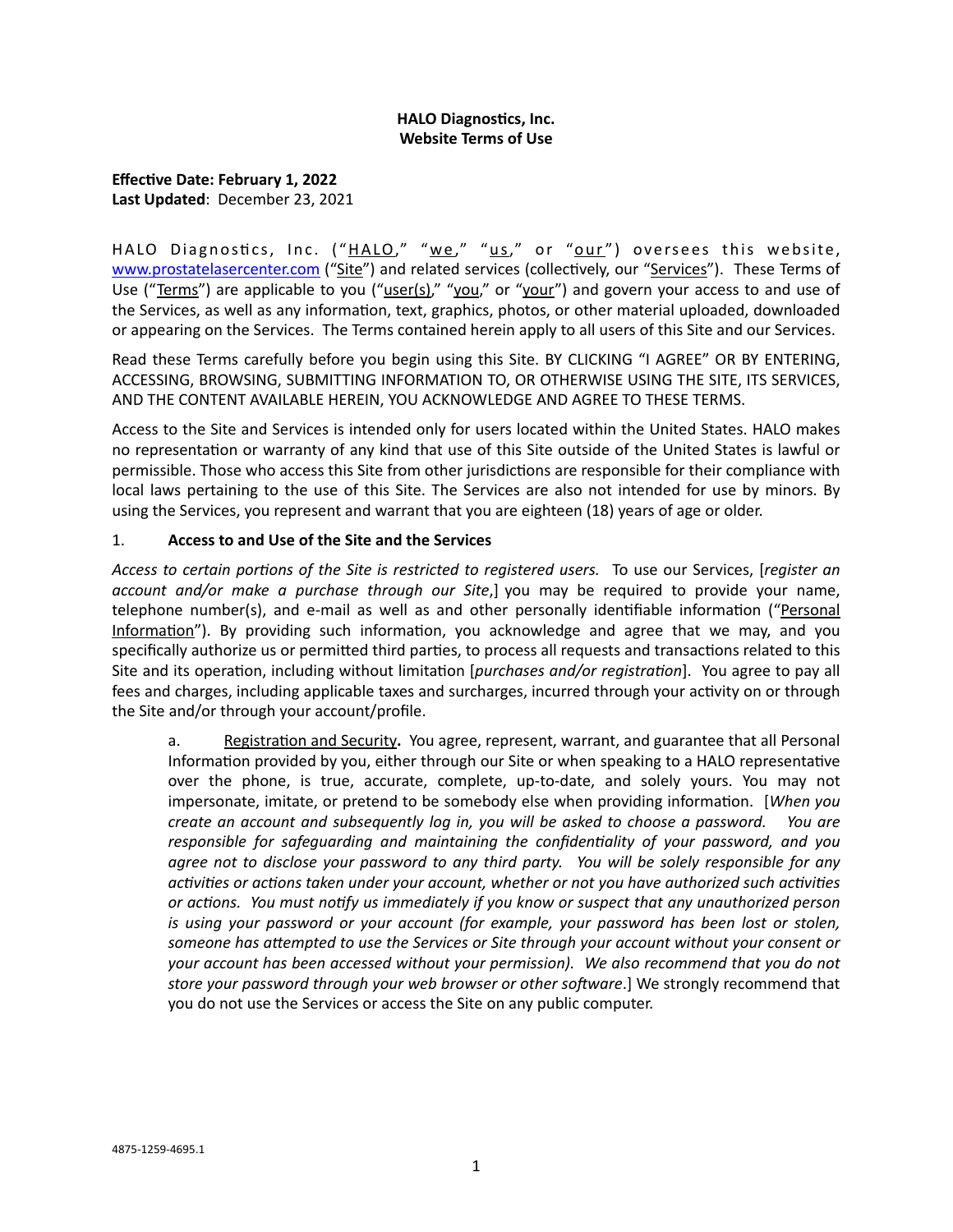b. Limitations on Use**.** The Site and Services may be used and accessed for lawful purposes only. You agree to abide by all applicable local, state, national, and foreign laws, treaties, and regulations in connection with your use of the Site and Services and their content. In addition, without limitation, you agree that you will not do any of the following while using or accessing the Site or Services:

- 1) in any manner transmit or submit any content to which you do not have the lawful right to copy, transmit, and display (including any content that would violate any confidentiality or fiduciary obligations that you might have with respect to the content);
- 2) in any manner transmit or submit any content that infringes the intellectual property rights or violates the privacy rights of any third party (including, without limitation, copyright, trademark, patent, trade secret, or other intellectual property right, or moral right, or right of publicity);
- 3) in any manner transmit or submit harmful, threatening, abusive, harassing, defamatory, deceptive, fraudulent, obscene, indecent, vulgar, lewd, violent, hateful, or otherwise objectionable content or material;
- 4) copy, reproduce, republish, upload, post, transmit, or distribute the Services, the Site, or any content thereof;
- 5) share or sell information derived from or related to the Services, the Site, or any content thereof;
- 6) modify, translate, alter, adapt, decompile, disassemble (except to the extent applicable laws specifically prohibit such restriction), reproduce, distribute, or display, or create derivative works, compilations, or collective works based on the Services, the Site, or any content thereof;
- 7) knowingly or negligently permit other individuals or entities to use or copy the Service or "frame" or "mirror" the Service on any other server or wireless or Internetbased device;
- 8) circumvent, disable, or otherwise interfere with security-related features on the Site or Services or features that prevent or restrict use or copying of any content;
- 9) use the Site or Services to collect or store Personal Information about other users;
- 10) knowingly include or use any false or inaccurate information in any customer account;
- 11) impersonate or attempt to impersonate HALO, a HALO employee or contractor or other personnel, another user, or any other person or entity (including without limitation by using email addresses or screen names associated with any of the foregoing);
- 12) in any way transmit any unsolicited or unauthorized advertising, promotional materials, junk mail, spam, chain letters, "pyramid schemes," or any other form of solicitation, as well as viruses or other computer code that may interrupt, destroy, limit the functionality of the Site, or interfere with the access of any other user to the Site;
- 13) attempt to probe, scan, or test the vulnerability of any system or network operated by us, or breach or impair or circumvent any security or authentication measures protecting the Site;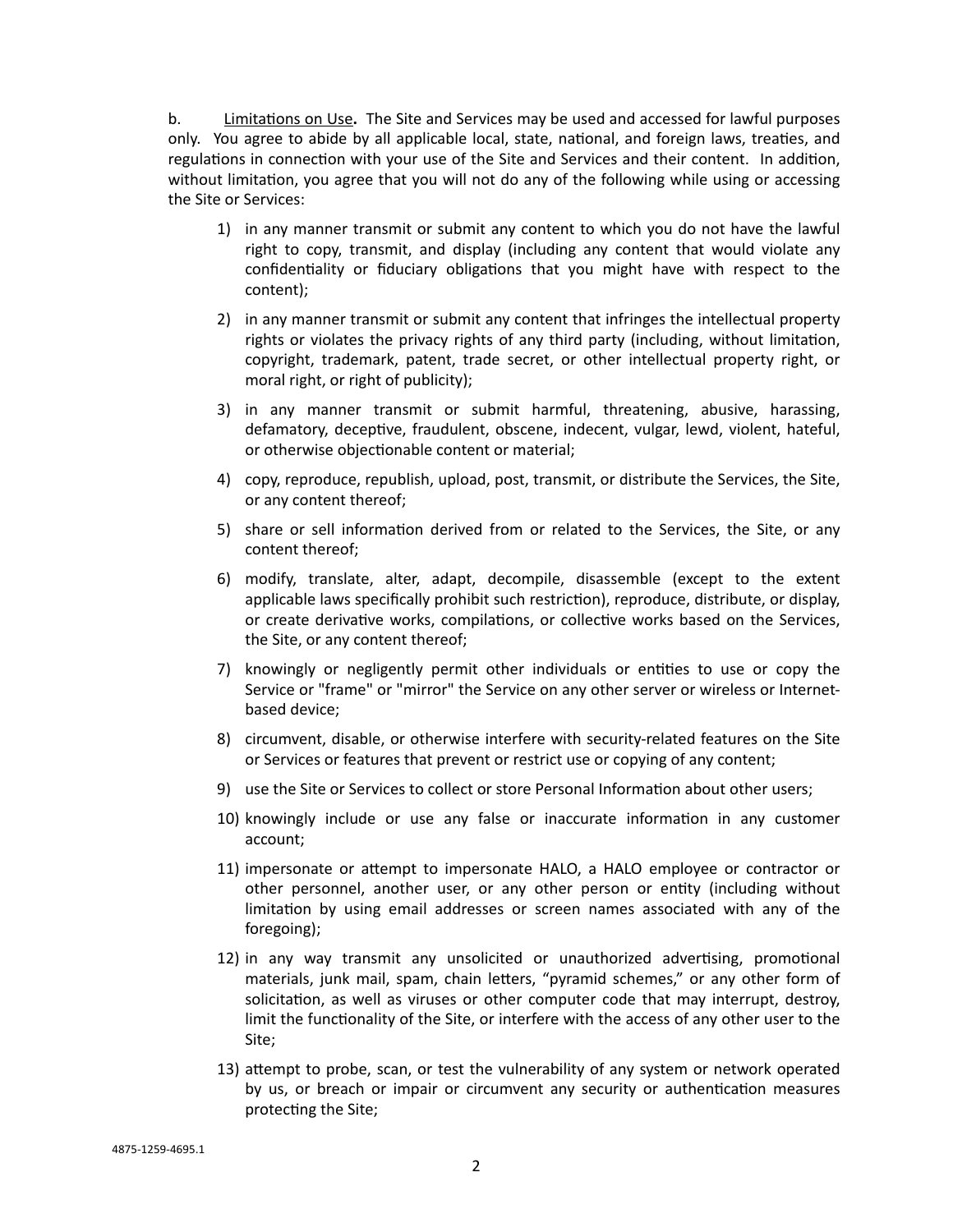- 14) attack the Site via a denial-of-service attack or a distributed denial-of-service attack or otherwise attempt to interfere with the proper working of the Site;
- 15) transmit or upload any material to the Site that contains viruses, trojan horses, worms, time bombs, or any other harmful or deleterious programs;
- 16) attempt to decipher, decompile, disassemble, reverse engineer, or otherwise attempt to discover or determine the source code of any software or any proprietary algorithm used to provide the Site;
- 17) engage in any conduct that restricts or inhibits anyone's use of the Site or Services, or which, as determined by use, may harm us or users of the Site or Services or expose them to liability;
- 18) use the Site in any way that competes with us;
- 19) in any manner violate any applicable federal, state, local, or international law or regulation (including without limitation any laws regarding the export of data or software to and from the United States or other countries);
- 20) use the Site or Services for the purpose of exploiting, harming, or attempting to exploit or harm minors in any way by exposing them to inappropriate content, asking for Personal Information, or otherwise;
- 21) encourage, collaborate, or instruct any other person or entity to do any of the foregoing.

ANY ATTEMPT TO DO ANY OF THE FOREGOING PROHIBITED ACTS OR TO OTHERWISE UNDERMINE THE OPERATION OF THE SERVICES OR SITE MAY BE A VIOLATION OF CRIMINAL AND CIVIL LAW. SHOULD SUCH AN ATTEMPT BE MADE, WE RESERVE THE RIGHT, IN ADDITION TO OUR OTHER REMEDIES, TO SEEK DAMAGES (INCLUDING WITHOUT LIMITATION ATTORNEYS' FEES) FROM ANY SUCH INDIVIDUAL OR ENTITY TO THE FULLEST EXTENT PERMITTED BY LAW.

We reserve the right, in our sole discretion, to audit or otherwise monitor any communication transmitted using the Site. We further reserve the right at all times to review, retain, and/or disclose any information, including Personal Information, as necessary to satisfy any applicable law, regulation, legal process, governmental request, or business assessment. We reserve the right to take appropriate legal action, including without limitation referral to law enforcement regarding any illegal or unauthorized use of the Site or Services. NOTWITHSTANDING THE FOREGOING, WE HEREBY DISCLAIM ANY OBLIGATION TO MONITOR USE OF THE SITE OR TO RETAIN THE CONTENT ON THE SITED UNLESS OTHERWISE AGREED OR REQUIRED BY LAW.

Without limiting the foregoing, we have the right to cooperate fully with any law enforcement authorities or court order requesting or directing us to disclose the identity or other information of anyone using the Site or Services. YOU WAIVE AND HOLD HARMLESS THE COMPANY AND ITS AFFILIATES, LICENSEES, AND SERVICE PROVIDERS FROM ANY CLAIMS RESULTING FROM ANY ACTION TAKEN BY ANY OF THE FOREGOING PARTIES DURING, OR TAKEN AS A CONSEQUENCE OF, INVESTIGATIONS BY EITHER SUCH PARTIES OR LAW ENFORCEMENT AUTHORITIES.

c. User Feedback and Suggestions. All feedback, suggestions, ideas, and other submissions disclosed, submitted, or offered to HALO or otherwise disclosed, submitted, or offered

concerning the Site in connection with your use of the Site (collectively, "Feedback") will be

HALO"s property. Such disclosure, submission, or offer of any Feedback will constitute an assignment to HALO of all worldwide rights, titles, and interests in all copyrights and other intellectual property in the Feedback. HALO will be under no obligation to (i) maintain any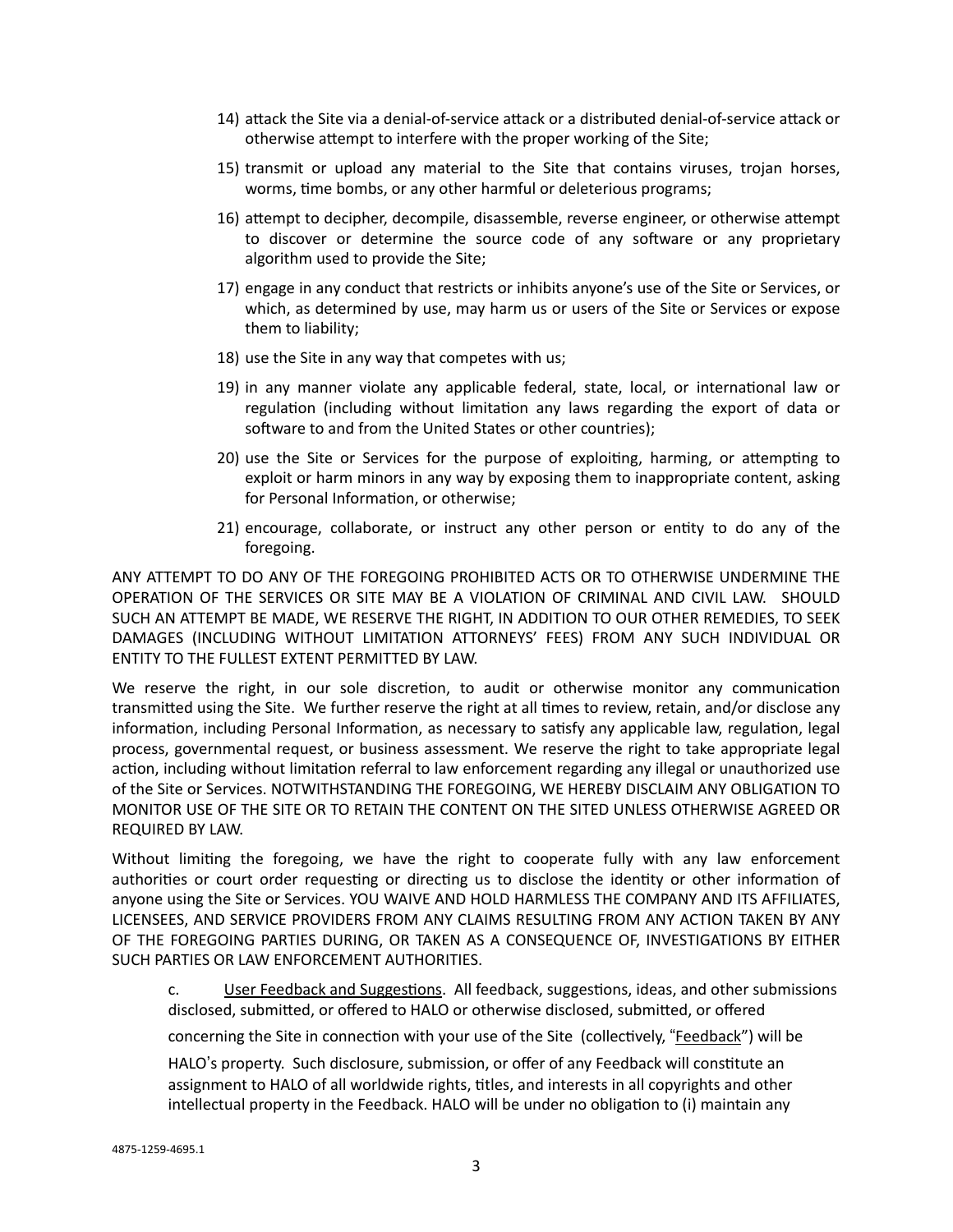Feedback in confidence; (ii) pay any compensation for any Feedback; or (iii) respond to any Feedback.

d. Cancellation, Termination, and Account Deletion. You may cancel your account at any time by emailing us at *unsubscribe@halodx.com*. At cancellation, your account will be inactivated and you will no longer be able to log into your account. HALO may terminate your password, account, or use of the Services at any time at if you breach or otherwise fail to comply

with these Terms or HALO"s then-current [*payment or refund policies*], if any and as applicable. In addition, HALO may terminate an account at any time in its sole discretion. If Services are suspended, whether for non-payment or any other reason, in order to reinstate service, you must re-subscribe to the Services, including the payment of any fees required to be paid by a new subscriber.

e. Updates and Outages. It may be necessary for HALO to perform scheduled or unscheduled repairs, maintenance, or upgrades and such activities may temporarily degrade the quality of the Site or Services or result in a partial or complete outage of the Site or Services. HALO provides no assurance that you will receive advance notification of such activities or that the Site or Services will be uninterrupted or error-free. Any degradation or interruption of the Site or Services will not give rise to a refund or credit of any fees paid by you.

f. [*Special Provisions Applicable to Software. If you download or use our software, such as a stand-alone software product, an app, or a browser plugin, you agree that from time to time, the software may download and install upgrades, updates and additional features from us in order to improve, enhance, and further develop the software. You agree that you will not modify, create derivative works of, decompile, or otherwise attempt to extract source code from us, unless you are expressly permitted to do so under an open source license, or we give you express written permission.*]

g. Links to Third-Party Websites**.** These Site may contain links to other websites on the Internet, which are not maintained by us. When you leave the Site, you do so at your own risk. By providing a link to a third-party website, we are not endorsing or attempting to associate with any other entity. Other websites are not under our control, and you acknowledge that we shall not be responsible or liable for any of the text, images, videos, content or any other content or information from a third-party website. You also acknowledge that we shall not be responsible or liable for any damage or loss caused or alleged to be caused by, or in connection with, your reliance on any information, any good, any service, or any other material provided through a third-party website.

h. Reliance on Information Posted**.** We reserve the right to modify the Site in our sole discretion without notice. We will not be liable if, for any reason, any part of the Site or the entirety of the Site is unavailable for any period of time. Periodically, we may restrict access to portions of the Site or the entirety of the Site. We may make these modifications at any time and for any reason without prior notice. You assume any and all risk for decisions based on information contained within the Site. The information presented on or through the Site is made available solely for general information purposes. We do not warrant the accuracy, completeness, or usefulness of this information. Any reliance you place, or decisions you make, on such information is strictly at your own risk. We disclaim all liability and responsibility arising from any reliance placed on the materials of this Site by you or any other user of the Site, or by anyone who may be informed of any of their contents.

#### 2. **Intellectual Property**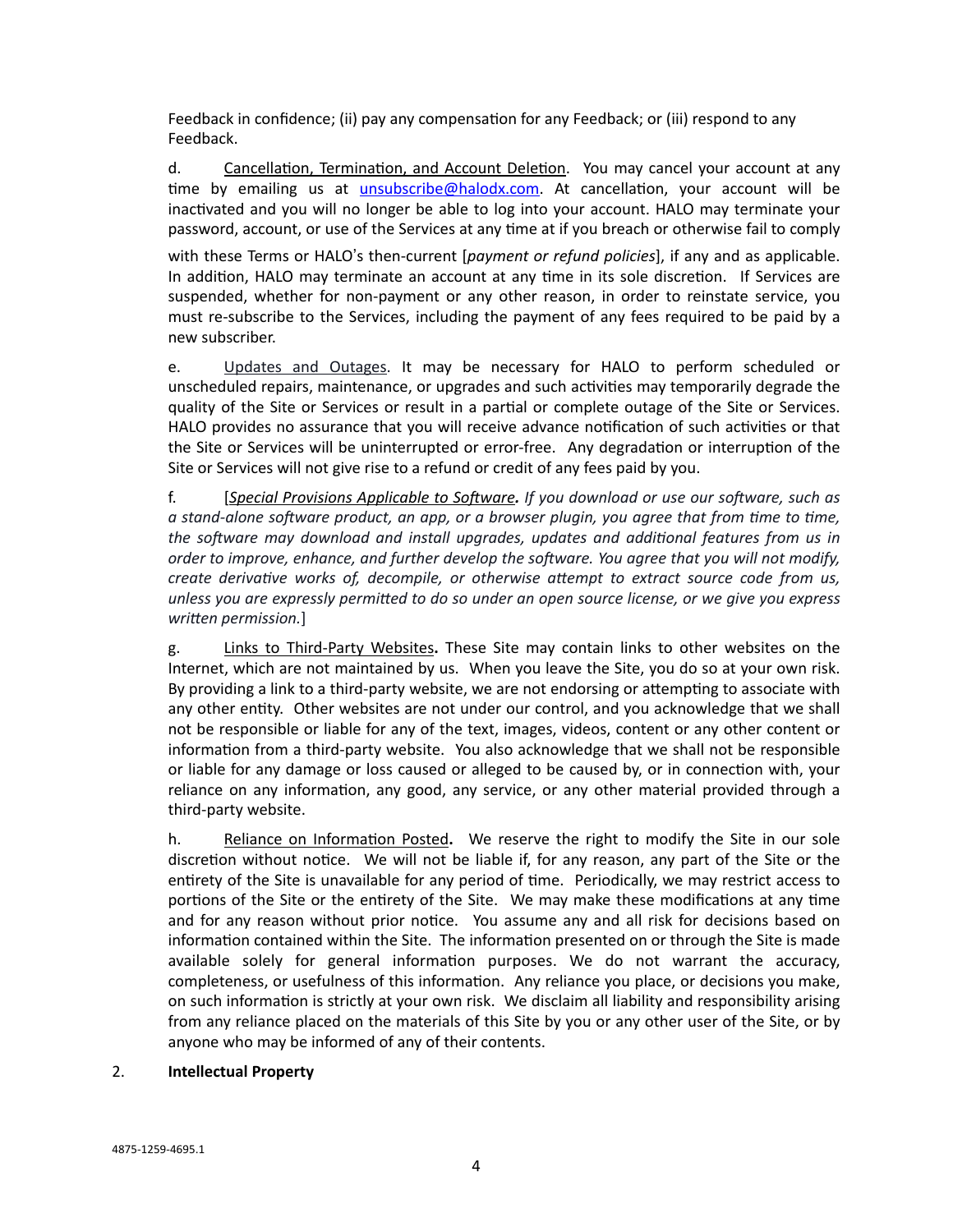The Site, including all text, images, designs, graphics, content, source code, object code, data, features, functionality (including but not limited to all information, software, displays, enablement of video and audio, and the design, selection, and arrangement thereof) are owned by us, our licensors, or other providers of such materials. For purposes of clarity, HALO owns the rights to the compilation, arrangement, and assembly, along with any modifications, variations, updates, versions, and changes to all information entered and stored within our Site's database(s) as part of the Site. This material, collectively, is protected by United States copyright, trademark, patent, trade secret, and other

intellectual property or proprietary rights laws. All of the Site"s content is copyrighted material and is protected by the Copyright Act of 1976. You are not permitted to republish, reproduce, transmit, transfer, prepare derivative versions or works, or otherwise use any content on this Site without our prior, express, and written permission.

You do not and will not acquire any intellectual property rights in the Site, including but not limited to the underlying Services and the content published herein, by your use of the Site. Subject to your compliance with the terms and conditions of these Terms, we grant you a limited, non-exclusive, nontransferable, and revocable license, without the right to sublicense, to access and use the Site and to download and print any content provided by us, solely for your personal and non-commercial purposes. No licenses or rights are granted to you by implication or otherwise under any intellectual property rights owned or controlled by us or our licensors, except for the limited license expressly granted in the preceding sentence.

# 3. **Disclaimer of Warranties**

THE SITE AND ALL INFORMATION CONTAINED HEREIN ARE PROVIDED ON AN "AS IS" BASIS WITHOUT ANY WARRANTIES OF ANY KIND.

HALO, TOGETHER WITH ITS DIRECTORS, OFFICERS, EMPLOYEES, CONTRACTORS, AGENTS, AND REPRESENTATIVES, HEREBY DISCLAIM ALL WARRANTIES, EXPRESS OR IMPLIED, INCLUDING THE WARRANTY OF MERCHANTABILITY AND NON-INFRINGEMENT OF THIRD PARTIES' RIGHTS, AND THE WARRANTY OF FITNESS FOR A PARTICULAR PURPOSE. WE DISCLAIM ALL WARRANTIES WHETHER ARISING OUT OF LAW, STATUTE, COURSE OF DEALING, TRADE USAGE, OR ANY OTHER RELATIONSHIP. WE MAKE NO WARRANTIES OF ANY KIND REGARDING THE SITE OR INFORMATION FOUND ON THE SITE. WE MAKE NO WARRANTIES WITH REGARD TO THE ACCURACY, RELIABILITY, COMPLETENESS, QUALITY, FUNCTIONALITY, TIMELINESS, SPEED, OR ACCESSIBILITY OF ANY INFORMATION SUPPLIED WITHIN THE SITE. WE DO NOT WARRANT THAT THE SITE WILL BE OPERATIONAL, SECURE, ERROR-FREE, OR VIRUS FREE. TO THE EXTENT ANY JURISDICTION DOES NOT PERMIT US TO DISCLAIM WARRANTIES IN THESE WAYS, WE DISCLAIM WARRANTIES TO THE FULLEST EXTENT PERMITTED UNDER APPLICABLE LAW.

# 4. **Your Security**

You are responsible for implementing sufficient procedures and security mechanisms to satisfy your particular requirements for anti-virus protection and accuracy of data input and output, and for maintaining a means external to and separate from this Site to reconstruct any lost data.

We will not be liable for any loss or damage caused by a distributed denial-of-service attack, viruses, or other technologically harmful material that may infect your computer equipment, computer programs, data, or other proprietary material due to your use of the Site or to your downloading of any material posted on them, or on any third-party website linked to them.

Some jurisdictions do not permit us to exclude warranties in these ways, so it is possible that these exclusions will not apply to our agreement with you. In such event, the exclusions shall apply to the fullest extent permitted under applicable law.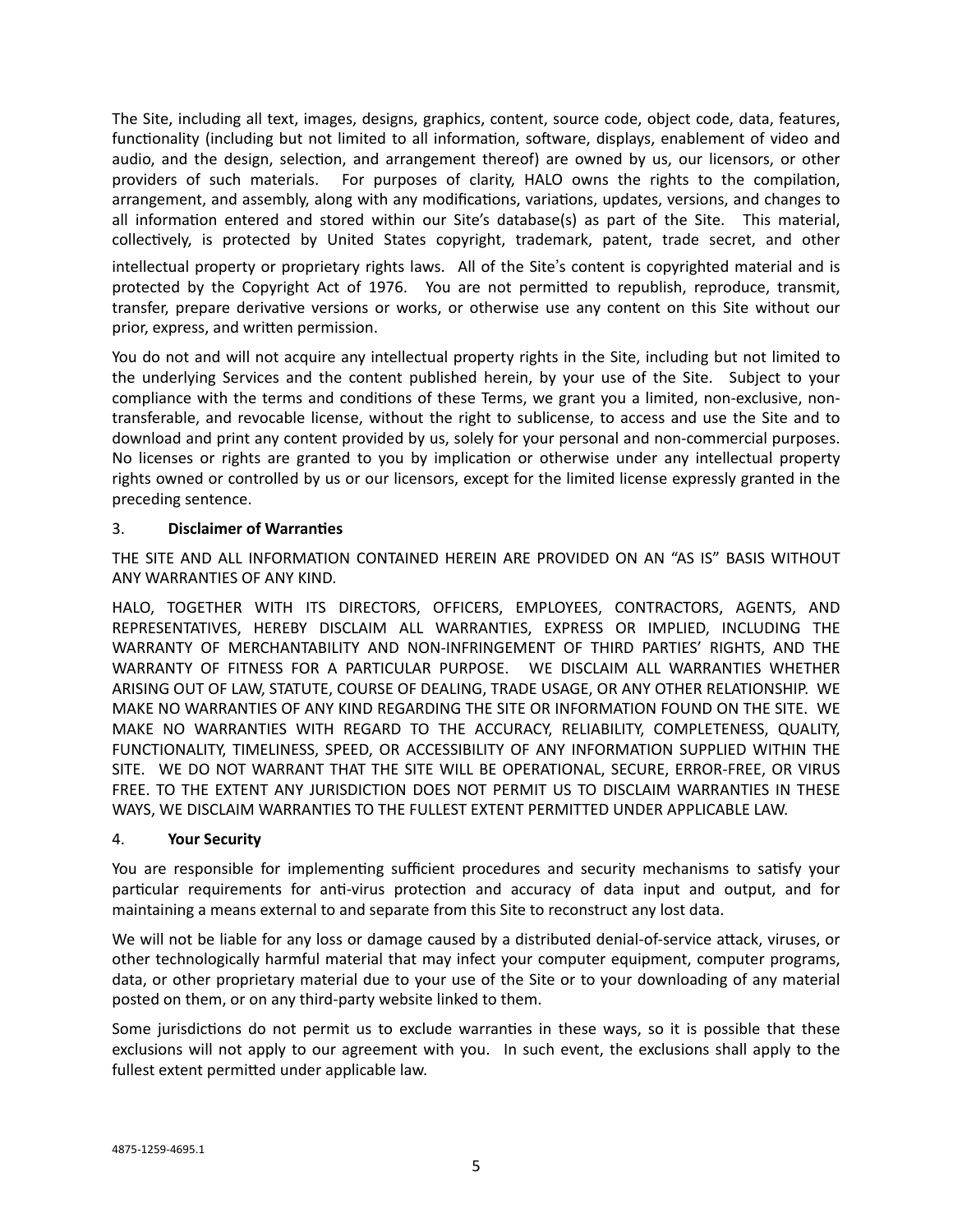# 5. **Limitation of Liability**

TO THE EXTENT PERMITTED BY LAW, YOU HEREBY RELEASE HALO, TOGETHER WITH ITS DIRECTORS, OFFICERS, EMPLOYEES, CONTRACTORS, AGENTS, AND REPRESENTATIVES, FROM ALL LIABILITY ASSOCIATED WITH YOUR USE OF THE SITE AND THE SERVICES.

You acknowledge that you are responsible for any actions you take while on the Site. You recognize that your use of the Site and any subsequent actions arising from your use of the Site are taken solely at your own risk.

IN NO EVENT WILL HALO, OUR DIRECTORS, OUR OFFICERS, OUR EMPLOYEES, OUR CONTRACTORS, OUR AGENTS, OR OUR REPRESENTATIVES BE LIABLE FOR DAMAGES OF ANY KIND UNDER ANY LEGAL THEORY OR UNDER ANY EQUITABLE THEORY ARISING OUT OF OR IN CONNECTION WITH YOUR USE OR INABILITY TO USE THE SITE AND THE SERVICES, ANY WEBSITES LINKED TO THEM, ANY CONTENT ON THE SITE, INCLUDING ANY DIRECT, INDIRECT, SPECIAL, INCIDENTAL, CONSEQUENTIAL, OR PUNITIVE DAMAGES, INCLUDING, BUT NOT LIMITED TO, PERSONAL INJURY, PAIN AND SUFFERING, EMOTIONAL DISTRESS, CLINICAL OUTCOMES, LOSS OF REVENUE, LOSS OF PROFITS, LOSS OF BUSINESS, LOSS OF BUSINESS OPPORTUNITIES, OR ANTICIPATED SAVINGS, LOSS OF USE, LOSS OF GOODWILL, LOSS OF DATA, AND WHETHER CAUSED BY TORT (INCLUDING NEGLIGENCE), BREACH OF CONTRACT, OR OTHERWISE, EVEN IF FORESEEABLE. THE FOREGOING DOES NOT AFFECT ANY LIABILITY WHICH CANNOT BE EXCLUDED OR LIMITED UNDER APPLICABLE LAW. NO CAUSE OF ACTION, REGARDLESS OF FORM, ARISING OUT OF OR IN CONNECTION WITH THE SITE OR THE SERVICES MAY BE BROUGHT BY YOU MORE THAN ONE (1) YEAR AFTER SUCH ACTION HAS ACCRUED.

#### 6. **Indemnification**

You will indemnify, defend, and hold harmless HALO, our licensors and affiliates, and our and their respective directors, officers, employees, contractors, agents, and representatives, from and against any and all claims, causes of action, demands, liabilities, losses, costs, or expenses (including, but not limited to, reasonable attorneys' fees and expenses) arising out of, in connection with, or resulting from:

- 1) your access to or use of the Site, including but not limited to its Services and its content;
- 2) your violation of any of the provisions of these Terms;
- 3) any activity related to your account by you or any other person accessing the Services through your account, including, without limitation, negligent or wrongful conduct; or
- 4) your violation of any third-party right, including, without limitation, any intellectual property right, publicity, confidentiality, property, or privacy right.

For purposes of clarity, these indemnification obligations apply to your use of the Site, along with your use of the Site's content and Services, other than as expressly authorized in this Terms, and your use of any information obtained from the Site or any information you provide to the Site.

We reserve the right, at your expense, to assume the exclusive defense and control of any matter otherwise subject to indemnification by you, in which event you will cooperate with us in asserting any available defenses.

# 7. **Our Compliance with COPPA**

THE SITE IS NOT INTENDED FOR USERS WHO ARE YOUNGER THAN THIRTEEN (13) YEARS OF AGE. You can learn more about our compliance with the Children's Online Privacy Protection Act ("COPPA") by reviewing our Privacy Policy here [www.prostatelasercenter.com/privacy-policy.](http://www.prostatelasercenter.com/privacy-policy) Moreover, if you are under 18 years of age, you should not provide any personally identifiable information on our Site without the knowledge and permission of your parent or guardian.